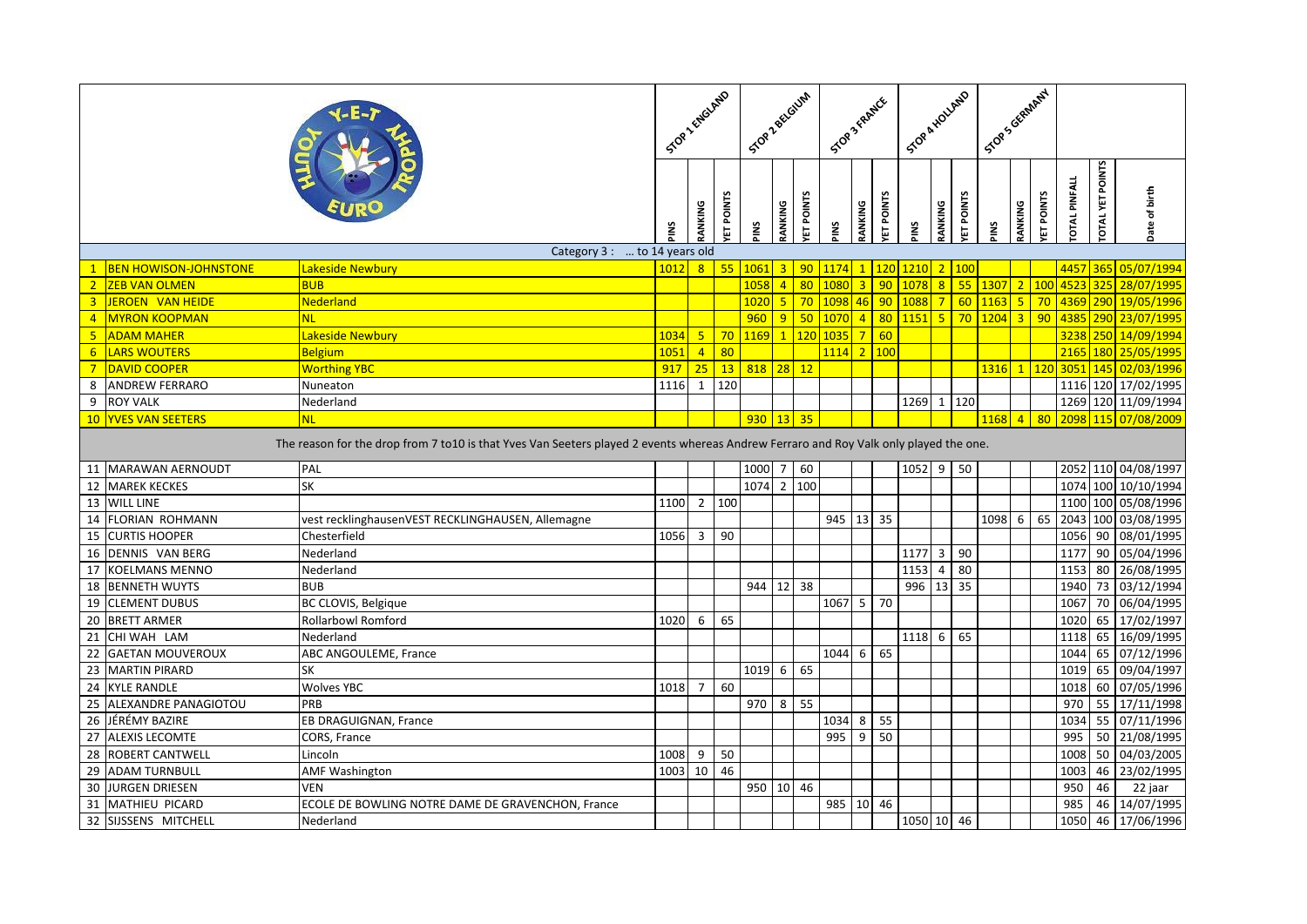|    |                             |                                                   |     |               | STOP 2 ENGLAND | Stop Zectoum |         | STOP 3 FRAME |              |         | Scoe & HOLLAND |               |         | Scors General 1  |     |         |           |                     |                 |               |
|----|-----------------------------|---------------------------------------------------|-----|---------------|----------------|--------------|---------|--------------|--------------|---------|----------------|---------------|---------|------------------|-----|---------|-----------|---------------------|-----------------|---------------|
|    |                             |                                                   | ins | <b>ANKING</b> | ET POINTS      | SNI          | RANKING | ET POINTS    | <b>SNI</b> d | RANKING | ET POINTS      | š             | RANKING | <b>ET POINTS</b> | SNI | RANKING | ET POINTS | <b>OTAL PINFALL</b> | OTAL YET POINTS | Date of birth |
|    |                             | Category 3 :  to 14 years old                     |     |               |                |              |         |              |              |         |                |               |         |                  |     |         |           |                     |                 |               |
|    | 33 AARON FAULCONBRIDGE      | Nuneaton                                          |     | 999 11        | 42             |              |         |              |              |         |                |               |         |                  |     |         |           | 999                 |                 | 42 25/01/1997 |
|    | 34 FRANCISCO SUAREZ         | Espagne, Espagne                                  |     |               |                |              |         |              | 976 11       |         | 42             |               |         |                  |     |         |           | 976                 |                 | 42 20/12/1995 |
|    | 35 JACCO VAN DEUTEKOM       | Nederland                                         |     |               |                |              |         |              |              |         |                | 1038 11       |         | 42               |     |         |           | 1038                |                 | 42 14/05/1995 |
| 36 | PHILIP VAN DER VLOET        | <b>BUB</b>                                        |     |               |                | 949 11 42    |         |              |              |         |                |               |         |                  |     |         |           | 949                 |                 | 42 29/10/1996 |
|    | 37 ALEXANDRE MAURY ARNAL    | EB/BCO MONTPELLIER, France                        |     |               |                |              |         |              | 963 12       |         | 38             |               |         |                  |     |         |           | 963                 |                 | 38 03/11/1994 |
|    | 38 JESSE STOLWIJK           | Nederland                                         |     |               |                |              |         |              |              |         |                | 1012 12       |         | 38               |     |         |           | 1012                |                 | 38 22/09/1994 |
| 39 | JOSEPH OLIVER               | Dereham Strikes YBC                               | 988 | 12            | 38             |              |         |              |              |         |                |               |         |                  |     |         |           | 988                 |                 | 38 11/06/1994 |
| 40 | <b>AIDEN CUNNINGHAM</b>     | <b>Hollywood Bradford</b>                         | 984 | 13            | 35             |              |         |              |              |         |                |               |         |                  |     |         |           | 984                 | 35              | 10/10/1994    |
| 41 | <b>CARON SIJSSENS</b>       | SIJ                                               |     |               |                | 857 21 17    |         |              |              |         |                | 855           | 22      | 16               |     |         |           | 1712                |                 | 33 08/04/1998 |
| 42 | <b>HARRY LANGLEY</b>        | Wellingborough YBC                                | 981 | 14            | 32             |              |         |              |              |         |                |               |         |                  |     |         |           | 981                 |                 | 32 08/08/1995 |
| 43 | JÉRÉMY VILLIER              | ECOLE DE BOWLING NOTRE DAME DE GRAVENCHON, France |     |               |                |              |         |              | 919 14       |         | 32             |               |         |                  |     |         |           | 919                 |                 | 32 08/07/1995 |
| 44 | MARVIN TER HORST            | Nederland                                         |     |               |                |              |         |              |              |         |                | 988           | 14      | 32               |     |         |           | 988                 |                 | 32 21/05/1996 |
| 45 | <b>MITCHE LLSIJSSENS</b>    | SIJ                                               |     |               |                | 923 14 32    |         |              |              |         |                |               |         |                  |     |         |           | 923                 |                 | 32 17/06/1996 |
| 46 | <b>JUSTIN DE HAAN</b>       | <b>BVH</b>                                        |     |               |                | 769 31       |         | 11           |              |         |                | 910           | 19      | 20               |     |         |           | 1679                |                 | 31 30/11/1995 |
| 47 | <b>BRANDON ROBERTS</b>      | Crewe & Stoke YBC                                 | 966 | 15            | 29             |              |         |              |              |         |                |               |         |                  |     |         |           | 966                 |                 | 29 24/08/1997 |
|    | 48 GIEL VAN HOOF            | <b>ARC</b>                                        |     |               |                | 918 15 29    |         |              |              |         |                |               |         |                  |     |         |           | 918                 |                 | 29 29/12/1995 |
| 49 | <b>KENY BILLAUT</b>         | LILLE UNIVERSITE CLUB, France                     |     |               |                |              |         |              | 905          | 15      | 29             |               |         |                  |     |         |           | 905                 |                 | 29 09/02/1995 |
|    | 50 YORICK VAN DEUTEKOM      | Nederland                                         |     |               |                |              |         |              |              |         |                | 962           | 15 29   |                  |     |         |           | 962                 |                 | 29 24/07/1998 |
| 51 | DANIËL BLOM                 | Nederland                                         |     |               |                |              |         |              |              |         |                | 953   16   26 |         |                  |     |         |           | 953                 | 26              | <u>ذذذ</u>    |
| 52 | <b>JAMES MCMINN</b>         | Cliftonville                                      | 965 | 16            | 26             |              |         |              |              |         |                |               |         |                  |     |         |           | 965                 |                 | 26 05/09/1996 |
| 53 | MAXIME MAGRAOUI             | X-STRIKE, France                                  |     |               |                |              |         |              | 898 16 26    |         |                |               |         |                  |     |         |           | 898                 |                 | 26 08/12/1996 |
|    | 54 SAM SMEULDERS            | SNJ                                               |     |               |                | 897 16 26    |         |              |              |         |                |               |         |                  |     |         |           | 897                 |                 | 26 23/02/1995 |
| 55 | <b>ANDREW CLARK</b>         | <b>Madison Heights</b>                            | 957 | 17            | 24             |              |         |              |              |         |                |               |         |                  |     |         |           | 957                 | 24              | 19/12/1996    |
|    | 56 JOAQUIN BUSTOS CASTENEDA | Nederland                                         |     |               |                |              |         |              |              |         |                | 918 17 24     |         |                  |     |         |           | 918                 | 24              | <u>ذذذ</u>    |
| 57 | <b>REGGIE VAN LOY</b>       | <b>VEN</b>                                        |     |               |                | 894 17 24    |         |              |              |         |                |               |         |                  |     |         |           | 894                 |                 | 24 17/11/1994 |
| 58 | <b>ROBERT CLEMENT</b>       | EB TROYES, France                                 |     |               |                |              |         |              | 887 17       |         | 24             |               |         |                  |     |         |           | 887                 | 24              | 26/06/1995    |
|    | 59 ARNO KENIS               | <b>ARC</b>                                        |     |               |                | 893 18 22    |         |              |              |         |                |               |         |                  |     |         |           | 893                 |                 | 22 19/07/1994 |
|    | 60 JULIEN MOIZAO-FONTAINE   | <b>BC SALEVE, France</b>                          |     |               |                |              |         |              | 885 18 22    |         |                |               |         |                  |     |         |           | 885                 |                 | 22 03/02/1996 |
| 61 | JUST TERVOORT               | Nederland                                         |     |               |                |              |         |              |              |         |                | 915 18 22     |         |                  |     |         |           | 915                 |                 | 22 07/09/1996 |
|    | 62 TIM STANDELL             | <b>Tunbridge Wells</b>                            | 954 | 18            | 22             |              |         |              |              |         |                |               |         |                  |     |         |           | 954                 |                 | 22 24/11/1994 |
|    | 63 DORIAN DUFOUR            | ECOLE DE BOWLING DE GRAND QUEVILLY, France        |     |               |                |              |         |              | 865 19 20    |         |                |               |         |                  |     |         |           | 865                 |                 | 20 27/06/1994 |
| 64 | <b>FREDDIE BANHAM</b>       | Dunstable                                         | 946 | 19            | 20             |              |         |              |              |         |                |               |         |                  |     |         |           | 946                 |                 | 20 10/05/1995 |
| 65 | JOCHEM VAN SABBEN           | SNJ                                               |     |               |                | 865 19 20    |         |              |              |         |                |               |         |                  |     |         |           | 865                 | 20              | 16;09;1998    |
|    | 66 JENS PIRARD              | ZON                                               |     |               |                | 862          | 20      | 18           |              |         |                |               |         |                  |     |         |           | 862                 |                 | 18 10/05/1999 |
|    |                             |                                                   |     |               |                |              |         |              |              |         |                |               |         |                  |     |         |           |                     |                 |               |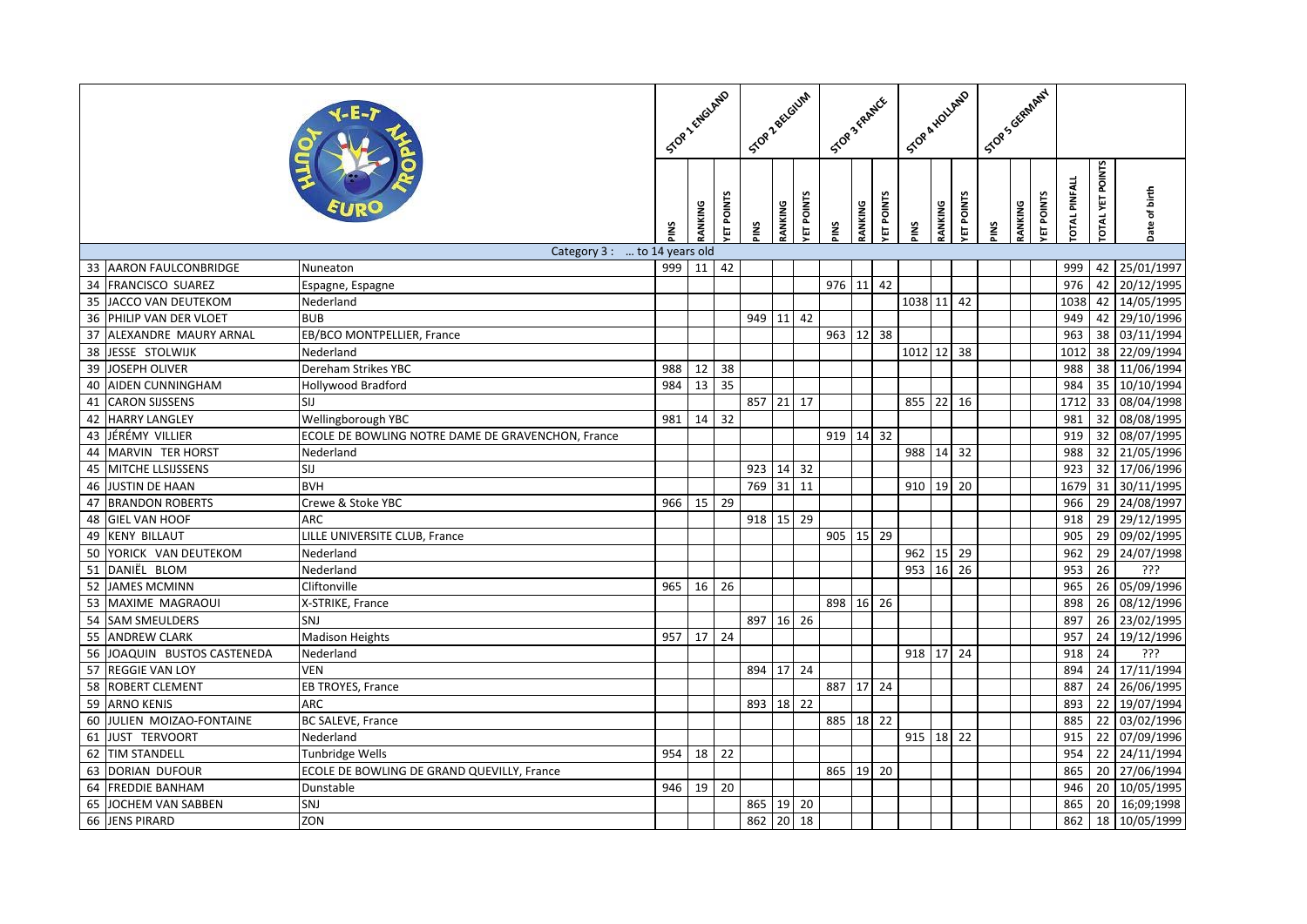|                 |                             |                                 |      |                 | STOP 2 ENGLAND |           | Stop Zectoum |                 | STOP 3 FRAMER |         |           | Stop & HOLLAND |         |           | Scop's Grammy |         |           |                     |                         |               |
|-----------------|-----------------------------|---------------------------------|------|-----------------|----------------|-----------|--------------|-----------------|---------------|---------|-----------|----------------|---------|-----------|---------------|---------|-----------|---------------------|-------------------------|---------------|
|                 |                             |                                 | SNIc | RANKING         | ET POINTS      | PINS      | RANKING      | ET POINTS       | <b>PINS</b>   | RANKING | ET POINTS | SNIc           | RANKING | ET POINTS | SNIc          | RANKING | ET POINTS | <b>OTAL PINFALL</b> | <b>TOTAL YET POINTS</b> | Date of birth |
|                 |                             | Category 3 :  to 14 years old   |      |                 |                |           |              |                 |               |         |           |                |         |           |               |         |           |                     |                         |               |
|                 | 67 LEONARD LESOT            | EB LYON éme, France             |      |                 |                |           |              |                 | 847 20 18     |         |           |                |         |           |               |         |           | 847                 | 18                      | 19/10/1994    |
|                 | 68 RICARDO DE GREEF         | Nederland                       |      |                 |                |           |              |                 |               |         |           | 897            | 20      | 18        |               |         |           | 897                 | 18                      | 04/02/1997    |
|                 | 69 ROSS FINNIE              | Uttoxeter YBC / Scotland        | 932  | 20              | 18             |           |              |                 |               |         |           |                |         |           |               |         |           | 932                 | 18                      | 20/09/1997    |
|                 | 70 CLÉMENT SIMON            | EB DRAGUIGNANT, France          |      |                 |                |           |              |                 | 829 21 17     |         |           |                |         |           |               |         |           | 829                 | 17                      | 07/06/1995    |
| $\overline{71}$ | JOSHUA VAN HOOFF            | Nederland                       |      |                 |                |           |              |                 |               |         |           | 871            | 21      | 17        |               |         |           | 871                 | 17                      | 24/04/1997    |
|                 | 72 SEAN HUSSEY              | <b>Worthing YBC</b>             | 930  | 21              | 17             |           |              |                 |               |         |           |                |         |           |               |         |           | 930                 | 17                      | 04/03/1996    |
|                 | 73 KELVIN HALLAM            | Lincoln                         | 929  | 22              | 16             |           |              |                 |               |         |           |                |         |           |               |         |           | 929                 | 16                      | 29/09/1995    |
| 74              | MICKAEL ROYANEZL            | ECOLE DE BOWLING BEZIER, France |      |                 |                |           |              |                 | 815 22 16     |         |           |                |         |           |               |         |           | 815                 | 16                      | 13/04/1995    |
| 75              | <b>RUBEN VAN DER VLOET</b>  | <b>BUB</b>                      |      |                 |                | 854 22 16 |              |                 |               |         |           |                |         |           |               |         |           | 854                 |                         | 16 03/12/1998 |
|                 | 76 ALEXANDRE CRUZ           | ECOLE DE BOWLING BEZIER, France |      |                 |                |           |              |                 | 806 23 15     |         |           |                |         |           |               |         |           | 806                 | 15                      | 01/09/1995    |
| 77              | <b>BJORN VAN OLMEN</b>      | <b>BUB</b>                      |      |                 |                | 853 23 15 |              |                 |               |         |           |                |         |           |               |         |           | 853                 | 15                      | 23/04/1997    |
|                 | 78 THIMO OLOFSON            | Nederland                       |      |                 |                |           |              |                 |               |         |           | 648 23 15      |         |           |               |         |           | 648                 | 15                      | 30/10/1998    |
| 79              | <b>THOMAS COPELAND</b>      | Riverside Bowl Wallasey         | 923  | 23              | 15             |           |              |                 |               |         |           |                |         |           |               |         |           | 923                 | 15                      | 17/08/1997    |
| 80              | <b>ALEX GREEN</b>           | <b>Madison Heights</b>          | 918  | 24              | 14             |           |              |                 |               |         |           |                |         |           |               |         |           | 918                 | 14                      | 06/08/1997    |
| 81              | <b>CLEMENT SENNEGOND</b>    | RAINBOW\'LERS TOURS, France     |      |                 |                |           |              |                 | 770 24 14     |         |           |                |         |           |               |         |           | 770                 | 14                      | 22/11/1995    |
| 82              | MICHAE LSFERLAZZA           | ZON                             |      |                 |                | 835 24 14 |              |                 |               |         |           |                |         |           |               |         |           | 835                 | 14                      | 13/06/1994    |
| 83              | <b>VINCE VAN BELLE</b>      | PAL                             |      |                 |                | 832       | $25$ 13      |                 |               |         |           |                |         |           |               |         |           | 832                 | 13                      | 04/11/1994    |
| 84              | <b>ANDY VAN OOSTERWIJCK</b> | PAL                             |      |                 |                | 809       | 30 12        |                 |               |         |           |                |         |           |               |         |           | 809                 |                         | 12 07/01/1997 |
| 85              | <b>CHIEL SOMERS</b>         | ZON                             |      |                 |                | 811       | 29           | 12              |               |         |           |                |         |           |               |         |           | 811                 | 12                      | 19/06/1997    |
| 86              | <b>ELLIOTT CRISPE</b>       | Dereham Strikes YBC             | 913  | 27              | 12             |           |              |                 |               |         |           |                |         |           |               |         |           | 913                 | 12                      | 18/05/1995    |
| 87              | <b>ENZO VANDEWEGHE</b>      | KBA                             |      |                 |                | 821 27 12 |              |                 |               |         |           |                |         |           |               |         |           | 821                 |                         | 12 21/03/1995 |
|                 | 88 JAMIE GORE               | Tolworth                        | 907  | 29              | 12             |           |              |                 |               |         |           |                |         |           |               |         |           | 907                 | 12                      | 24/03/1998    |
| 89              | <b>LUKE TIMBRELL</b>        | <b>Bowling Express</b>          | 915  | 26              | 12             |           |              |                 |               |         |           |                |         |           |               |         |           | 915                 | 12                      | 06/08/1996    |
| 90              | <b>MIKE LOCKKAMPER</b>      | ZON                             |      |                 |                | 824 26 12 |              |                 |               |         |           |                |         |           |               |         |           | 824                 |                         | 12 21/07/1994 |
| 91              | <b>STEVEN SWABY</b>         | Riverside Bowl Wallasey         | 912  | 28              | 12             |           |              |                 |               |         |           |                |         |           |               |         |           | 912                 | 12                      | 01/04/1995    |
| 92              | <b>TOM WHITE</b>            | <b>Acocks Green</b>             | 902  | 30 <sup>°</sup> | 12             |           |              |                 |               |         |           |                |         |           |               |         |           | 902                 | 12                      | 08/07/1995    |
| 93              | <b>ADAM GREEN</b>           | <b>Bowlplex Poole</b>           | 883  | 35              | 11             |           |              |                 |               |         |           |                |         |           |               |         |           | 883                 |                         | 11 21/01/1995 |
| 94              | <b>BRENT STORMS</b>         | <b>ARC</b>                      |      |                 |                | 741 33 11 |              |                 |               |         |           |                |         |           |               |         |           | 741                 | 11                      | 29/07/1994    |
| 95              | <b>CONNOR WILLS</b>         | <b>Airport YBC</b>              | 894  | 31              | 11             |           |              |                 |               |         |           |                |         |           |               |         |           | 894                 |                         | 11 21/11/1994 |
|                 | 96 DANNY COOK               | Lincoln                         | 886  | 34              | 11             |           |              |                 |               |         |           |                |         |           |               |         |           | 886                 |                         | 11 11/10/1995 |
|                 | 97 GLENN NUTTON             | Tunbridge Wells                 | 892  | 33              | 11             |           |              |                 |               |         |           |                |         |           |               |         |           | 892                 | 11                      | 30/05/1996    |
| 98              | <b>JAMES WALKER</b>         | Lincoln                         | 894  | 31              | 11             |           |              |                 |               |         |           |                |         |           |               |         |           | 894                 | 11                      | 25/06/1994    |
|                 | 99 JOB WIERINGA             | GOR                             |      |                 |                | 737 34 11 |              |                 |               |         |           |                |         |           |               |         |           | 737                 | 11                      | 20/10/1997    |
|                 | 100 MICH STAUSENS           | VEN                             |      |                 |                | 710       | 35           | $\overline{11}$ |               |         |           |                |         |           |               |         |           | 710                 | 11                      | 28/01/1997    |
|                 |                             |                                 |      |                 |                |           |              |                 |               |         |           |                |         |           |               |         |           |                     |                         |               |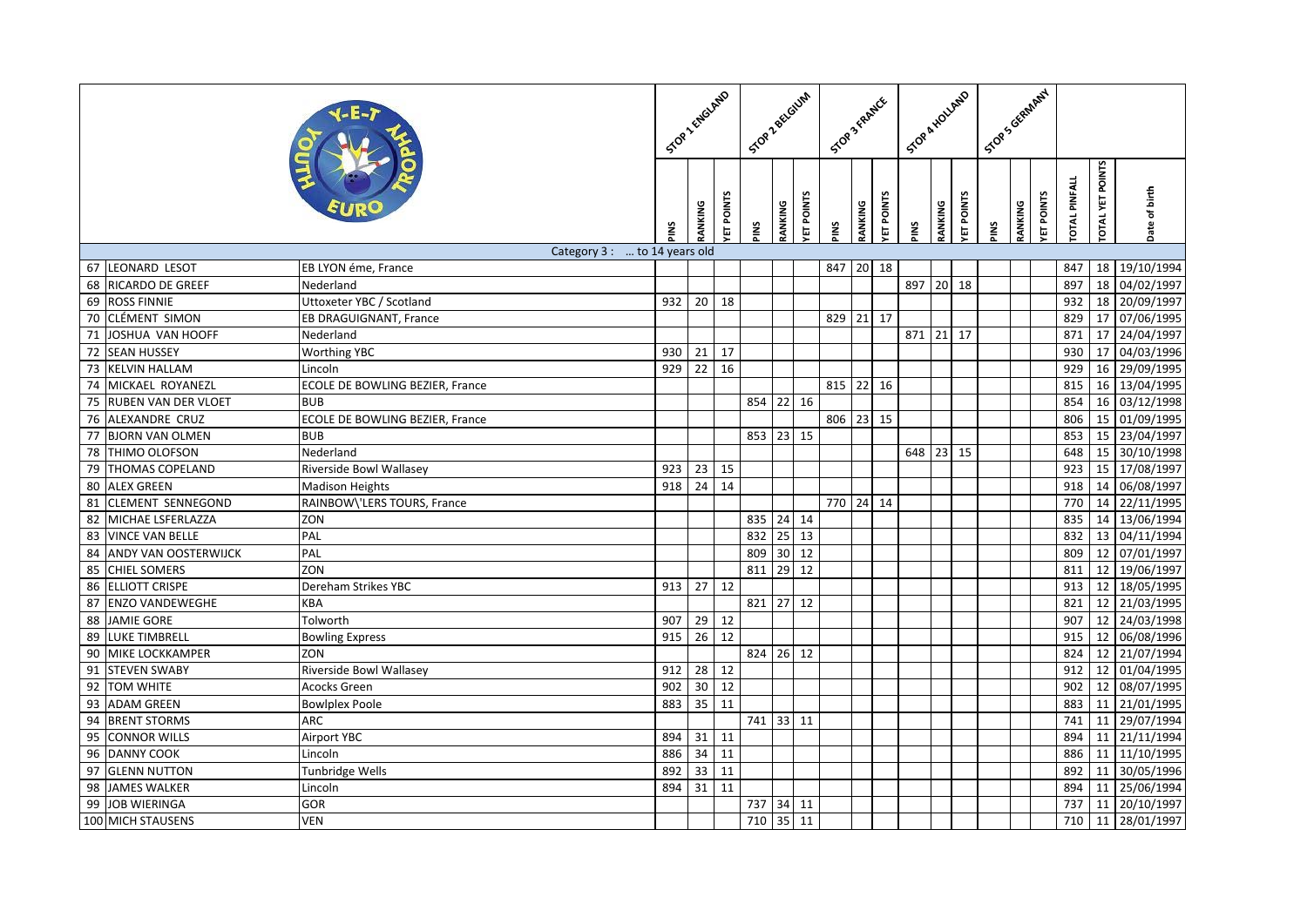|     |                        |                               |      |                 | STOP 2 ENGLAND          | Stop Zectown |           |           | STOP 3 FRAMER |         |           | Scoe & Houter |                      |      |         | Scop's Girman / |                     |                 |               |
|-----|------------------------|-------------------------------|------|-----------------|-------------------------|--------------|-----------|-----------|---------------|---------|-----------|---------------|----------------------|------|---------|-----------------|---------------------|-----------------|---------------|
|     |                        |                               | SNIc | <b>RANKING</b>  | ET POINTS               | PINS         | RANKING   | ET POINTS | PINS          | RANKING | ET POINTS | š             | ET POINTS<br>RANKING | PINS | RANKING | ET POINTS       | <b>OTAL PINFALL</b> | OTAL YET POINTS | Date of birth |
|     |                        | Category 3 :  to 14 years old |      |                 |                         |              |           |           |               |         |           |               |                      |      |         |                 |                     |                 |               |
|     | 101 STEF WOUTERS       | <b>TRE</b>                    |      |                 |                         |              | 748 32    | 11        |               |         |           |               |                      |      |         |                 | 748                 | 11              | 20/12/1997    |
|     | 102 CALLUM BAILEY      | <b>Bowlplex Poole</b>         | 868  | 39              | 10                      |              |           |           |               |         |           |               |                      |      |         |                 | 868                 | $\overline{10}$ | 29/05/1996    |
|     | 103 CHRISTIAN GREENE   | Tolworth                      | 869  | 38              | 10                      |              |           |           |               |         |           |               |                      |      |         |                 | 869                 | 10              | 19/11/1994    |
|     | 104 JAMIE ELLIOT       | Crewe & Stoke YBC             | 875  | 37              | 10                      |              |           |           |               |         |           |               |                      |      |         |                 | 875                 | 10              | 10/10/1997    |
|     | 105 JOEY JONES         | Wellingborough YBC            | 879  | $\overline{36}$ | 10                      |              |           |           |               |         |           |               |                      |      |         |                 | 879                 | 10              | 25/04/1995    |
|     | 106 JOSHUA SHAW        | AMF Leeds                     | 866  | 40              | 10                      |              |           |           |               |         |           |               |                      |      |         |                 | 866                 | 10              | 28/06/1994    |
|     | 107 MARBOD NAASSENS    | KBA                           |      |                 |                         |              | 631 37 10 |           |               |         |           |               |                      |      |         |                 | 631                 | 10              | 08/09/1998    |
|     | 108 SEPPE ROUSSEAU     | SNJ                           |      |                 |                         | 651          | 36        | 10        |               |         |           |               |                      |      |         |                 | 651                 | 10              | 07/03/1998    |
|     | 109 CALLAM HANSON      | Crewe & Stoke YBC             | 861  | 45              | 9                       |              |           |           |               |         |           |               |                      |      |         |                 | 861                 | 9               | 05/02/1996    |
|     | 110 DANIEL CLARKE      | <b>AMF Leeds</b>              | 863  | 43              | $\boldsymbol{9}$        |              |           |           |               |         |           |               |                      |      |         |                 | 863                 | 9               | 11/11/1994    |
|     | 111 HARRY HEWER        | <b>Acocks Green</b>           | 862  | 44              | 9                       |              |           |           |               |         |           |               |                      |      |         |                 | 862                 | 9               | 07/03/1997    |
|     | 112 JOSH TURNER        | Lakeside Newbury              | 864  | 41              | $\boldsymbol{9}$        |              |           |           |               |         |           |               |                      |      |         |                 | 864                 | 9               | 20/02/1996    |
|     | 113 SAM COX            | Chesterfield                  | 864  | 41              | $\overline{9}$          |              |           |           |               |         |           |               |                      |      |         |                 | 864                 | $\overline{9}$  | 19/05/1997    |
|     | 114 ALEX HOWELL        | <b>Acocks Green</b>           | 843  | $50$            | $\bf 8$                 |              |           |           |               |         |           |               |                      |      |         |                 | 843                 | 8               | 30/10/1995    |
|     | 115 DANNY MURPHY       | <b>Hollywood Bradford</b>     | 849  | 47              | $\overline{\mathbf{8}}$ |              |           |           |               |         |           |               |                      |      |         |                 | 849                 | 8               | 09/03/1995    |
|     | 116 JACK HOBSON        | Lincoln                       | 847  | 48              | $\,8\,$                 |              |           |           |               |         |           |               |                      |      |         |                 | 847                 | 8               | 17/11/1994    |
|     | 117 NIALL CRILLY       | Riverside Bowl Wallasey       | 854  | 46              | $\,8\,$                 |              |           |           |               |         |           |               |                      |      |         |                 | 854                 | 8               | 24/05/1996    |
|     | 118 RYAN STEWART       | Bexleyheath                   | 845  | 49              | $\bf 8$                 |              |           |           |               |         |           |               |                      |      |         |                 | 845                 | 8               | 25/11/1996    |
|     | 119 ANDY HEWITT        | <b>Hollywood Bradford</b>     | 832  | 54              | $\overline{7}$          |              |           |           |               |         |           |               |                      |      |         |                 | 832                 | $\overline{7}$  | 31/08/1994    |
|     | 120 ASHLEY CONRAD      | Tolworth                      | 834  | 53              | $\overline{7}$          |              |           |           |               |         |           |               |                      |      |         |                 | 834                 | $\overline{7}$  | 09/07/1994    |
|     | 121 CARL EMBERSON      | <b>Tunbridge Wells</b>        | 832  | 54              | $\overline{7}$          |              |           |           |               |         |           |               |                      |      |         |                 | 832                 | $\overline{7}$  | 23/08/1995    |
|     | 122 CONNOR HEMMING     | Rubery YBC                    | 836  | 52              | $\overline{7}$          |              |           |           |               |         |           |               |                      |      |         |                 | 836                 | $\overline{7}$  | 30/11/1995    |
| 123 | <b>JAKE DONOHUE</b>    | Tunbridge Wells               | 839  | 51              | $\overline{7}$          |              |           |           |               |         |           |               |                      |      |         |                 | 839                 | $\overline{7}$  | 26/06/1995    |
|     | 124 CHRIS DICKS        | Lakeside Newbury              | 828  | 58              | $\overline{6}$          |              |           |           |               |         |           |               |                      |      |         |                 | 828                 | 6               | 19/04/1995    |
|     | 125 DANIEL COPPLESTONE | Dereham Strikes YBC           | 827  | 59              | $\overline{6}$          |              |           |           |               |         |           |               |                      |      |         |                 | 827                 | 6               | 18/06/1995    |
|     | 126 MATTHEW WHALEN     | <b>Bowling Express</b>        | 830  | 56              | 6                       |              |           |           |               |         |           |               |                      |      |         |                 | 830                 | 6               | 21/04/1997    |
|     | 127 SAM MANNING        | Sporting Club Tamworth        | 829  | 57              | 6                       |              |           |           |               |         |           |               |                      |      |         |                 | 829                 | 6               | 30/07/1994    |
|     | 128 STEWART SMITH      | Sporting Club Tamworth        | 826  | 60              | 6                       |              |           |           |               |         |           |               |                      |      |         |                 | 826                 | 6               | 19/06/1996    |
|     | 129 BRYN SALTER        | Tunbridge Wells               | 813  | 64              | $\overline{5}$          |              |           |           |               |         |           |               |                      |      |         |                 | 813                 | 5               | 22/06/1995    |
|     | 130 CIARON CLARKE      | Lincoln                       | 821  | 63              | 5                       |              |           |           |               |         |           |               |                      |      |         |                 | 821                 | $5\overline{)}$ | 30/12/1996    |
|     | 131 EMLYN JONES        | Millbrook                     | 824  | 61              | $\overline{\mathbf{5}}$ |              |           |           |               |         |           |               |                      |      |         |                 | 824                 | $5\phantom{.0}$ | 30/11/1997    |
| 132 | <b>NATHAN HALLIDAY</b> | <b>AMF Washington</b>         | 823  | 62              | $5\phantom{.0}$         |              |           |           |               |         |           |               |                      |      |         |                 | 823                 | 5               | 06/06/1997    |
|     | 133 STEVEN SPARKS      | Whitstable                    | 813  | 65              | 5                       |              |           |           |               |         |           |               |                      |      |         |                 | 813                 | $5\overline{)}$ | 30/06/1995    |
|     | 134 CALLUM ADAMS       | Tunbridge Wells               | 806  | 68              | $\overline{4}$          |              |           |           |               |         |           |               |                      |      |         |                 | 806                 | $\overline{4}$  | 07/03/1996    |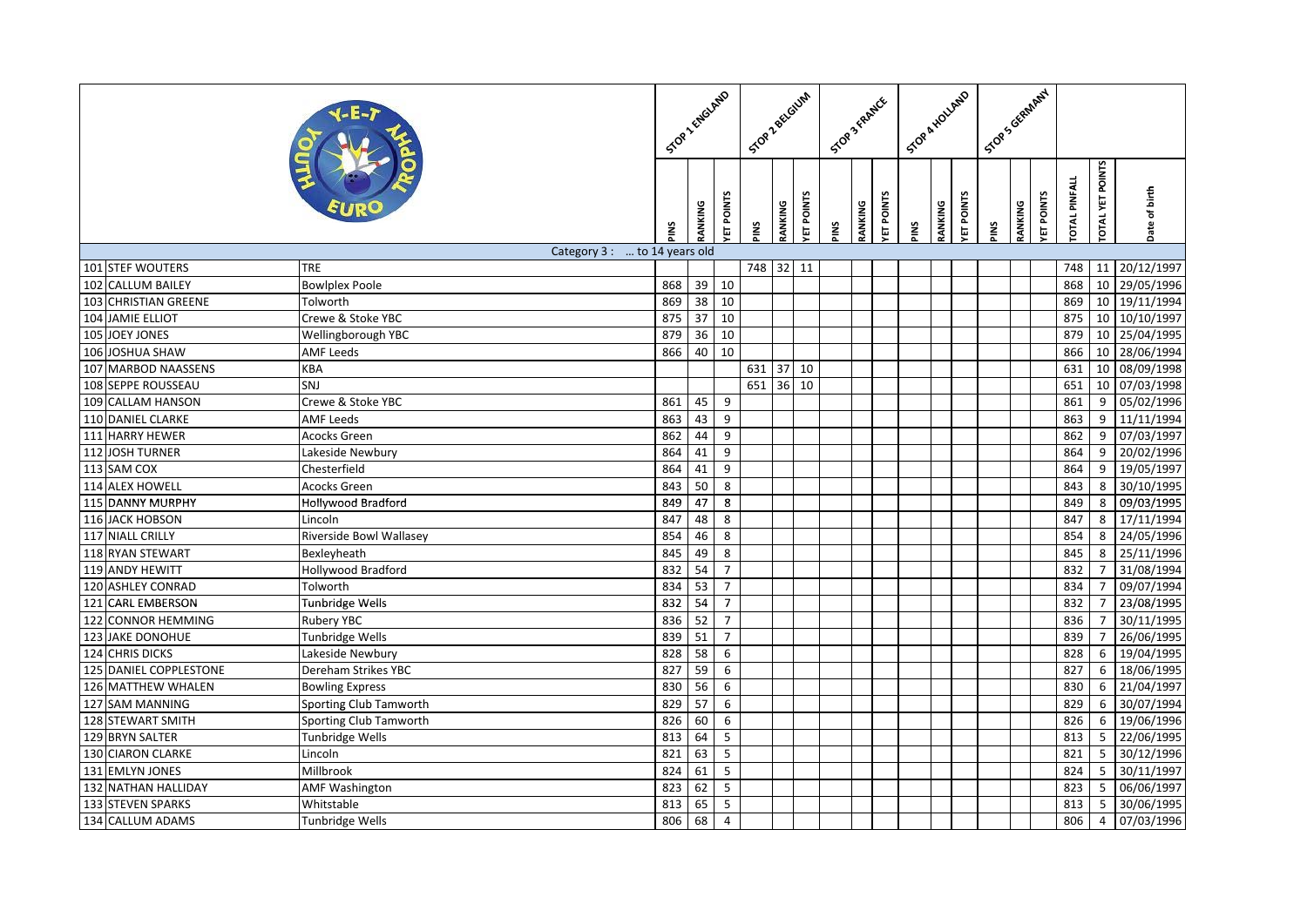|     |                         |                               |      | STOP LENGLAND   |                | Stop Zectown |         |           | STOP 3 FRAMER |         |                  | Scok k Hollago |                      | I Stop Scientral |         |           |                     |                 |               |
|-----|-------------------------|-------------------------------|------|-----------------|----------------|--------------|---------|-----------|---------------|---------|------------------|----------------|----------------------|------------------|---------|-----------|---------------------|-----------------|---------------|
|     |                         |                               | SNIc | RANKING         | ET POINTS      | PINS         | RANKING | ET POINTS | PINS          | RANKING | <b>ET POINTS</b> | SNIc           | ET POINTS<br>RANKING | PINS             | RANKING | ET POINTS | <b>OTAL PINFALL</b> | OTAL YET POINTS | Date of birth |
|     |                         | Category 3 :  to 14 years old |      |                 |                |              |         |           |               |         |                  |                |                      |                  |         |           |                     |                 |               |
|     | 135 DANIEL THOMPSON     | Norwich YBC                   | 807  | 66              | 4              |              |         |           |               |         |                  |                |                      |                  |         |           | 807                 | $\overline{4}$  | 16/12/1995    |
|     | 136 JOHN O'NELL         | Uttoxeter YBC / Scotland      | 805  | 69              | 4              |              |         |           |               |         |                  |                |                      |                  |         |           | 805                 | $\overline{4}$  | 14/03/1997    |
|     | 137 KEVIN WALTERS       | Ashby                         | 804  | 70              | $\overline{4}$ |              |         |           |               |         |                  |                |                      |                  |         |           | 804                 | $\overline{4}$  | 31/01/1997    |
|     | 138 RYAN EMPTAGE        | Whitstable                    | 807  | 66              | $\overline{a}$ |              |         |           |               |         |                  |                |                      |                  |         |           | 807                 | $\overline{4}$  | 12/04/1998    |
|     | 139 LATHEN PALMER       | Cliftonville                  | 802  | 71              | $\mathbf{3}$   |              |         |           |               |         |                  |                |                      |                  |         |           | 802                 | $\overline{3}$  | 27/06/1997    |
|     | 140 LEVI DENTON         | Hollywood Bradford            | 800  | 73              | $\mathbf{3}$   |              |         |           |               |         |                  |                |                      |                  |         |           | 800                 | $\overline{3}$  | 24/08/1996    |
|     | 141 LUKE PEDLEY         | <b>Wolves YBC</b>             | 799  | 74              | $\mathbf{3}$   |              |         |           |               |         |                  |                |                      |                  |         |           | 799                 | $\mathbf{3}$    | 10/02/1996    |
| 142 | <b>LUKE STEELE</b>      | <b>AMF Leeds</b>              | 798  | 75              | $\mathbf{3}$   |              |         |           |               |         |                  |                |                      |                  |         |           | 798                 | 3               | 04/10/1994    |
|     | <b>143 NICK HARMAN</b>  |                               | 801  | 72              | $\overline{3}$ |              |         |           |               |         |                  |                |                      |                  |         |           | 801                 | $\overline{3}$  | 10/04/1995    |
|     | 144 DANIEL ELLIOTT      | Crewe & Stoke YBC             | 792  | 76              | $\overline{2}$ |              |         |           |               |         |                  |                |                      |                  |         |           | 792                 | $\overline{2}$  | 18/06/1994    |
| 145 | <b>JACK HARTOPP</b>     | Nuneaton                      | 790  | 77              | $\overline{2}$ |              |         |           |               |         |                  |                |                      |                  |         |           | 790                 | $\overline{2}$  | 08/11/1996    |
|     | 146 JACK SANDERS        | <b>Bowlplex Poole</b>         | 789  | 78              | $\overline{2}$ |              |         |           |               |         |                  |                |                      |                  |         |           | 789                 | $\overline{2}$  | 27/03/1996    |
|     | 147 MATTHEW SPIKING     | Tolworth                      | 786  | 80              | $\overline{2}$ |              |         |           |               |         |                  |                |                      |                  |         |           | 786                 | $\overline{2}$  | 12/04/1996    |
|     | 148 WILL BRUCE          | Riverside Bowl Wallasey       | 789  | 78              | $\overline{2}$ |              |         |           |               |         |                  |                |                      |                  |         |           | 789                 | $2^{\circ}$     | 27/02/1996    |
|     | 149 AIDEN BRADNOCK      | Wolves YBC                    | 678  | 117             | $\mathbf{1}$   |              |         |           |               |         |                  |                |                      |                  |         |           | 678                 | $\mathbf{1}$    | 14/09/1995    |
|     | 150 ALEX PATES          | Norwich YBC                   | 629  | $\frac{127}{2}$ | $\mathbf{1}$   |              |         |           |               |         |                  |                |                      |                  |         |           | 629                 | 1               | 17/11/1999    |
|     | 151 ANDREW GUIMAREY     | Tunbridge Wells               | 531  | 141             | $\mathbf{1}$   |              |         |           |               |         |                  |                |                      |                  |         |           | 531                 | $\mathbf{1}$    | 05/09/1999    |
|     | 152 AYRTON WARBURTON    | Burton                        | 779  | 81              | $\mathbf{1}$   |              |         |           |               |         |                  |                |                      |                  |         |           | 779                 | 1               | 20/04/1995    |
|     | 153 BARRIE WARREN       | Chesterfield                  | 677  | 119             | $\mathbf{1}$   |              |         |           |               |         |                  |                |                      |                  |         |           | 677                 | $\mathbf{1}$    | 31/05/1998    |
|     | 154 BEN BELLAMY         | <b>AMF Leeds</b>              | 769  | 85              | $\mathbf{1}$   |              |         |           |               |         |                  |                |                      |                  |         |           | 769                 | $\mathbf{1}$    | 10/11/1995    |
|     | 155 BEN DODD            | Riverside Bowl Wallasey       | 750  | 94              | $\mathbf{1}$   |              |         |           |               |         |                  |                |                      |                  |         |           | 750                 | $\mathbf{1}$    | 12/06/1995    |
|     | 156 BEN WARD            | Sporting Club Tamworth        | 574  | 138             | $\mathbf 1$    |              |         |           |               |         |                  |                |                      |                  |         |           | 574                 | $\mathbf{1}$    | 23/07/1998    |
|     | 157 BRANDON CARTER      | Great Yarmouth                | 730  | 101             | $\mathbf{1}$   |              |         |           |               |         |                  |                |                      |                  |         |           | 730                 | $\mathbf{1}$    | 29/06/1994    |
|     | 158 CHARLES PRESCOTT    | Tunbridge Wells               | 620  | 128             | $\mathbf{1}$   |              |         |           |               |         |                  |                |                      |                  |         |           | 620                 | $\mathbf{1}$    | 06/06/1996    |
|     | 159 CHARLIE MORRELL     | Cliftonville                  | 776  | 82              | $\overline{1}$ |              |         |           |               |         |                  |                |                      |                  |         |           | 776                 | $\mathbf{1}$    | 19/02/1997    |
|     | 160 CHRIS FIDGETT       | Norwich YBC                   | 684  | 114             | $\mathbf{1}$   |              |         |           |               |         |                  |                |                      |                  |         |           | 684                 | $\mathbf{1}$    | 29/08/1995    |
|     | 161 CHRIS PLEATING      | Norwich YBC                   | 687  | 112             | $\mathbf{1}$   |              |         |           |               |         |                  |                |                      |                  |         |           | 687                 | $\mathbf{1}$    | 15/12/1994    |
|     | 162 CHRIS THOMAS        | Acocks Green                  | 730  | 101             | $\mathbf 1$    |              |         |           |               |         |                  |                |                      |                  |         |           | 730                 | $\mathbf{1}$    | 04/02/1996    |
| 163 | <b>CIARAN GALLAGHER</b> | Cliftonville                  | 773  | 83              | $\mathbf{1}$   |              |         |           |               |         |                  |                |                      |                  |         |           | 773                 | $\mathbf{1}$    | 20/04/1997    |
| 164 | <b>CONNOR BOWDLER</b>   | <b>Wolves YBC</b>             | 592  | 134             | $\mathbf{1}$   |              |         |           |               |         |                  |                |                      |                  |         |           | 592                 | $\mathbf{1}$    | 30/10/1996    |
|     | 165 CONNOR MCELROY      | Acocks Green                  | 765  | 88              | $\mathbf 1$    |              |         |           |               |         |                  |                |                      |                  |         |           | 765                 | $\mathbf{1}$    | 03/05/1995    |
|     | 166 ETHAN HUGHES        | Sporting Club Tamworth        | 579  | 137             | $\mathbf{1}$   |              |         |           |               |         |                  |                |                      |                  |         |           | 579                 | $\mathbf{1}$    | 19/04/2003    |
|     | 167 GAVIN COX           | Sporting Club Tamworth        | 686  | 113             | $\mathbf{1}$   |              |         |           |               |         |                  |                |                      |                  |         |           | 686                 | $\mathbf{1}$    | 05/04/1996    |
|     | 168 GEORGE COLLINGWOOD  | Millbrook                     | 483  | 143             | $\mathbf{1}$   |              |         |           |               |         |                  |                |                      |                  |         |           | 483                 | $\mathbf{1}$    | 19/10/1998    |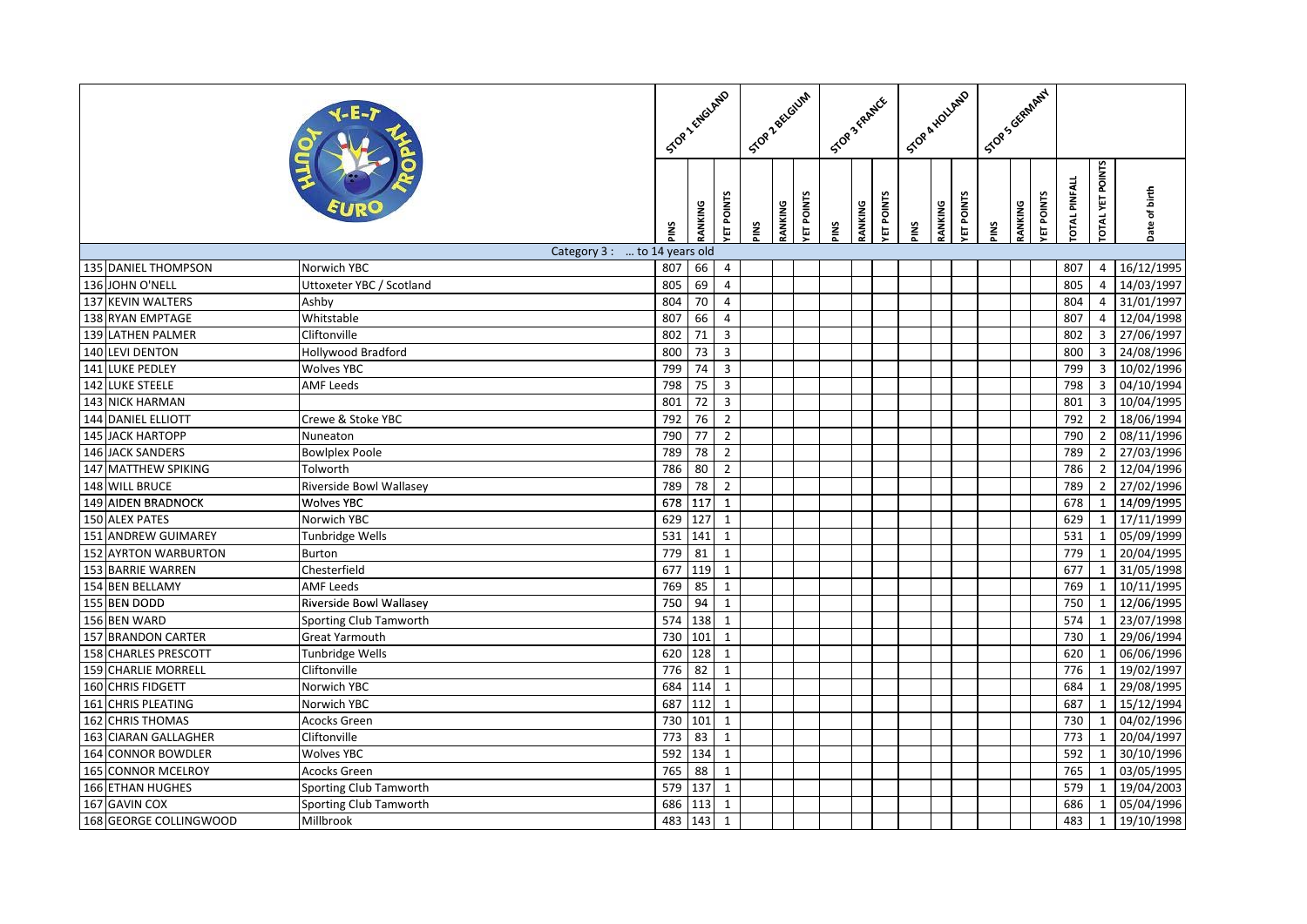|                          |                               |                  | SOR 2 ENGLARED  |              | Stop Zectaum |         |           | STOP 3 FRANCE |         |           |     | ScoakHoungo                 |   |         | I Stop Scientral |                     |                        |                           |
|--------------------------|-------------------------------|------------------|-----------------|--------------|--------------|---------|-----------|---------------|---------|-----------|-----|-----------------------------|---|---------|------------------|---------------------|------------------------|---------------------------|
|                          |                               | sNI              | RANKING         | ET POINTS    | ĩΜ           | RANKING | ET POINTS | SNI           | RANKING | ET POINTS | SNI | ET POINTS<br><b>RANKING</b> | ξ | RANKING | ET POINTS        | <b>OTAL PINFALL</b> | <b>OTAL YET POINTS</b> | Date of birth             |
|                          | Category 3 :  to 14 years old |                  |                 |              |              |         |           |               |         |           |     |                             |   |         |                  |                     |                        |                           |
| 169 GEORGE ROFF          | Tunbridge Wells               | 722              | 104             | $\mathbf{1}$ |              |         |           |               |         |           |     |                             |   |         |                  | 722                 | $\mathbf{1}$           | 25/05/1995                |
| 170 GRAHAM MATTINGLY     | Millbrook                     | 758              | 90              | $\mathbf{1}$ |              |         |           |               |         |           |     |                             |   |         |                  | 758                 | 1                      | 15/10/1994                |
| 171 HARRY COOPER         | Cliftonville                  | 382              | 145             | $\mathbf{1}$ |              |         |           |               |         |           |     |                             |   |         |                  | 382                 |                        | $1 \overline{21/12/2002}$ |
| 172 IAN OSWALD           | <b>Burnley</b>                | 748              | 95              | $\mathbf{1}$ |              |         |           |               |         |           |     |                             |   |         |                  | 748                 | 1                      | 24/01/1995                |
| 173 JACOB PATES          | Norwich YBC                   | 593              | 133             | $\mathbf{1}$ |              |         |           |               |         |           |     |                             |   |         |                  | 593                 | $\mathbf{1}$           | 29/07/1998                |
| 174 JAMES GRACE          | Millbrook                     | 745              | 96              | $\mathbf{1}$ |              |         |           |               |         |           |     |                             |   |         |                  | 745                 | $\mathbf{1}$           | 23/11/1996                |
| 175 JAMES LYTHGOE        | Cliftonville                  | 604              | 131             | $\mathbf{1}$ |              |         |           |               |         |           |     |                             |   |         |                  | 604                 | $\mathbf{1}$           | 22/07/1997                |
| 176 JAMES PEARCE         | Norwich YBC                   | 480              | 144             | $\mathbf{1}$ |              |         |           |               |         |           |     |                             |   |         |                  | 480                 | $\mathbf{1}$           | 18/03/2000                |
| 177 JAMIE MANSELL        | Acocks Green                  | 769              | 85              | $\mathbf{1}$ |              |         |           |               |         |           |     |                             |   |         |                  | 769                 | $\mathbf{1}$           | 31/07/1997                |
| 178 JASON CHOWN          | King's Lynn                   | 761              | 89              | $\mathbf{1}$ |              |         |           |               |         |           |     |                             |   |         |                  | 761                 | $\mathbf{1}$           | 05/07/1998                |
| 179 JAY GOODWIN          | Nuneaton                      | $\overline{722}$ | 104             | $\mathbf{1}$ |              |         |           |               |         |           |     |                             |   |         |                  | 722                 | $\mathbf{1}$           | 19/05/2000                |
| 180 JOE SHAW             | Rubery YBC                    | 768              | 87              | $\mathbf{1}$ |              |         |           |               |         |           |     |                             |   |         |                  | 768                 | $\mathbf{1}$           | 14/08/1994                |
| 181 JOHN PICKARD         | <b>AMF Leeds</b>              | 674              | 120             | $\mathbf{1}$ |              |         |           |               |         |           |     |                             |   |         |                  | 674                 | $1 \mid$               | 14/04/1996                |
| 182 JORDAN ORCHARD       | Uttoxeter YBC / Scotland      | 772              | 84              | $\mathbf{1}$ |              |         |           |               |         |           |     |                             |   |         |                  | 772                 |                        | 1 21/04/1998              |
| 183 JORDAN SMITH         | Hollywood Bradford            | 708              | 111             | $\mathbf{1}$ |              |         |           |               |         |           |     |                             |   |         |                  | 708                 | $\mathbf{1}$           | 21/02/1997                |
| 184 JOSEPH ALDRED        | Norwich YBC                   | 678              | 117             | $\mathbf{1}$ |              |         |           |               |         |           |     |                             |   |         |                  | 678                 | 1                      | 08/01/1999                |
| 185 JOSH ARTER           | Norwich YBC                   | 659              | 124             | $\mathbf{1}$ |              |         |           |               |         |           |     |                             |   |         |                  | 659                 | $\mathbf{1}$           | 23/02/1996                |
| 186 JOSH NEEN            | Hollywood Bradford            | 754              | 92              | $\mathbf{1}$ |              |         |           |               |         |           |     |                             |   |         |                  | 754                 | $\mathbf{1}$           | 19/10/1995                |
| 187 JOSHUA NAYLOR        | <b>Wolves YBC</b>             | 565              | 139             | $\mathbf{1}$ |              |         |           |               |         |           |     |                             |   |         |                  | 565                 | $\mathbf{1}$           | 08/08/2001                |
| 188 KRIS WADEY           | <b>AMF Leeds</b>              | 709              | 110             | $\mathbf{1}$ |              |         |           |               |         |           |     |                             |   |         |                  | 709                 |                        | 1 23/12/1998              |
| 189 KURTIS SEQUOYAH      | Sporting Club Tamworth        | 723              | 103             | $\mathbf{1}$ |              |         |           |               |         |           |     |                             |   |         |                  | 723                 | $\mathbf{1}$           | 25/11/1996                |
| 190 KYLE CRUMMETT        | Dereham Strikes YBC           | 603              | 132             | $\mathbf{1}$ |              |         |           |               |         |           |     |                             |   |         |                  | 603                 | $\mathbf{1}$           | 02/11/1998                |
| 191<br>LEE FERRARO       | Nuneaton                      | 712              | 108             | $\mathbf{1}$ |              |         |           |               |         |           |     |                             |   |         |                  | 712                 | $\mathbf{1}$           | 02/04/1998                |
| 192 LEWIS GREENHOUSE     | <b>Rubery YBC</b>             | 681              | 115             | $\mathbf{1}$ |              |         |           |               |         |           |     |                             |   |         |                  | 681                 | $\mathbf{1}$           | 01/09/1995                |
| 193 LEWIS PURVIS         | <b>AMF Washington</b>         | 630              | 126             | $\mathbf{1}$ |              |         |           |               |         |           |     |                             |   |         |                  | 630                 |                        | $1 \overline{07/07/1999}$ |
| 194 LEWIS SMITH          | Hollywood Bradford            | 541              | 140             | $\mathbf{1}$ |              |         |           |               |         |           |     |                             |   |         |                  | 541                 | $\mathbf{1}$           | 26/07/1999                |
| 195 LIAM DAWES           | King's Lynn                   | 662              | 123             | $\mathbf{1}$ |              |         |           |               |         |           |     |                             |   |         |                  | 662                 | $\mathbf{1}$           | 27/05/1995                |
| 196 LIAM KELK            | Lincoln                       | 666              | 122             | $\mathbf{1}$ |              |         |           |               |         |           |     |                             |   |         |                  | 666                 | 1                      | 19/11/1999                |
| 197 LIAM TEMPLE          | Norwich YBC                   | 751              | 93              | $\mathbf{1}$ |              |         |           |               |         |           |     |                             |   |         |                  | 751                 | $\mathbf{1}$           | 07/12/1996                |
| <b>198 LUKE MITCHELL</b> | Crawley                       | 611              | 130             | $\mathbf{1}$ |              |         |           |               |         |           |     |                             |   |         |                  | 611                 | $\mathbf{1}$           | 16/08/2000                |
| 199 MATT MUNN            | <b>Rubery YBC</b>             | 673              | $\frac{1}{21}$  | $\mathbf{1}$ |              |         |           |               |         |           |     |                             |   |         |                  | 673                 | $1 \mid$               | 18/07/1997                |
| 200 MATTHEW CULLEN       | Whitstable                    | 742              | $\overline{98}$ | $\mathbf{1}$ |              |         |           |               |         |           |     |                             |   |         |                  | 742                 | $\mathbf{1}$           | 06/08/1999                |
| 201 MICHAEL BODDY        | Peterborough                  | 715              | 107             | $\mathbf{1}$ |              |         |           |               |         |           |     |                             |   |         |                  | 715                 | $\mathbf{1}$           | 20/06/1994                |
| 202 MITCHELL BULLOCK     | Cliftonville                  | 722              | 104             | $\mathbf{1}$ |              |         |           |               |         |           |     |                             |   |         |                  | 722                 | $\mathbf{1}$           | 29/07/1998                |